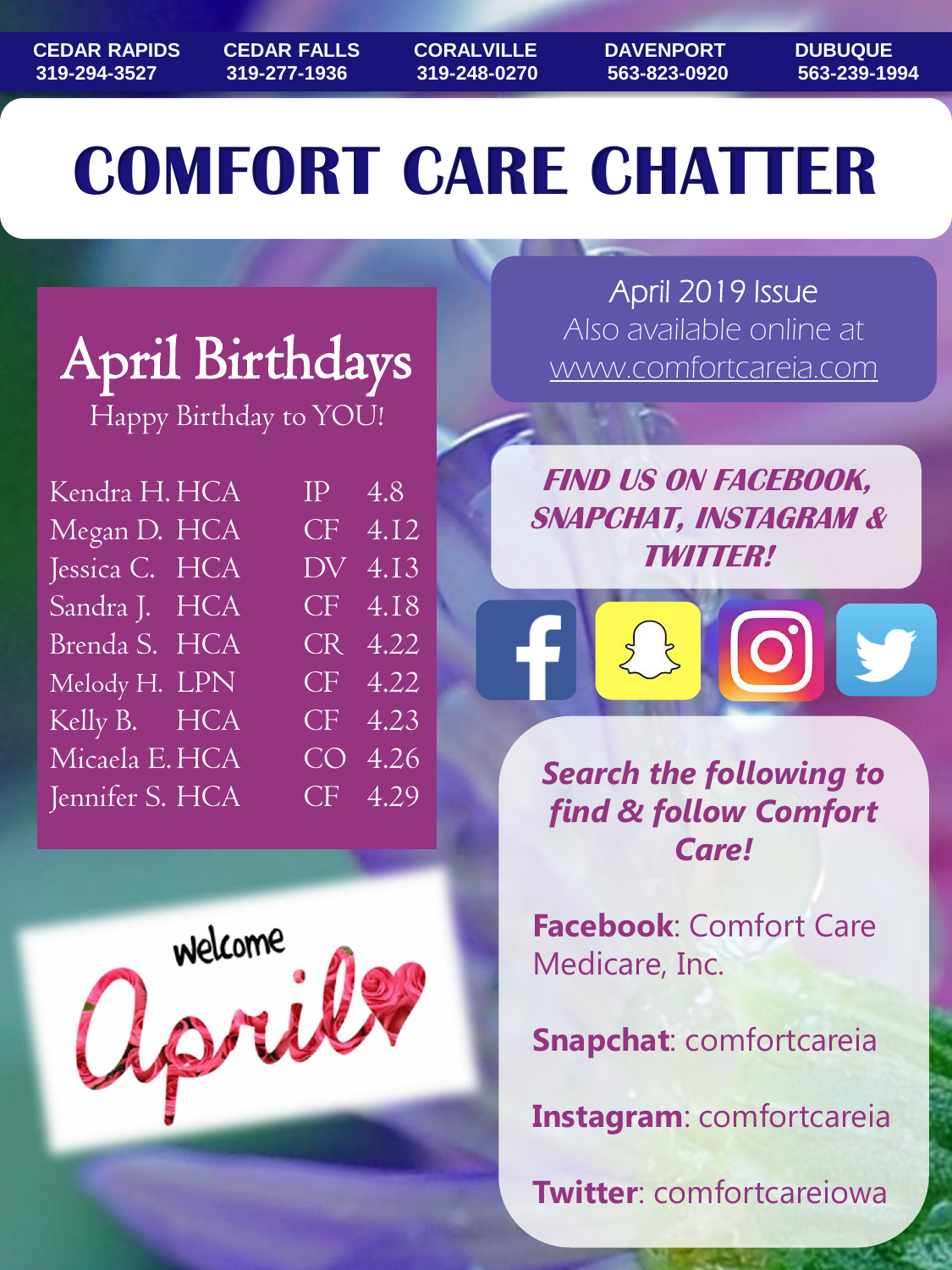### **April is Occupational Therapy Month**

Occupational therapy is the only profession that helps people across the lifespan to do the things they want and need to do through the therapeutic use of daily activities (occupations). Occupational therapy practitioners enable people of all ages to live life to its fullest by helping them promote health, and prevent—or live better with—injury, illness, or disability.

Common occupational therapy interventions include helping children with disabilities to participate fully in school and social situations, helping people recovering from injury to regain skills, and providing supports for older adults experiencing physical and cognitive changes.

Occupational therapy services typically include:

- an individualized evaluation, during which the client/family and occupational therapist determine the person's goals,
- customized intervention to improve the person's ability to perform daily activities and reach the goals, and
- an outcomes evaluation to ensure that the goals are being met and/or make changes to the intervention plan.

Occupational therapy practitioners have a holistic perspective, in which the focus is on adapting the environment and/or task to fit the person, and the person is an integral part of the therapy team. It is an evidence-based practice deeply rooted in science.

Source: https://www.aota.org/About-Occupational-Therapy/Patients-Clients.aspx

### **Call Comfort Care to find out how OT can help you!**